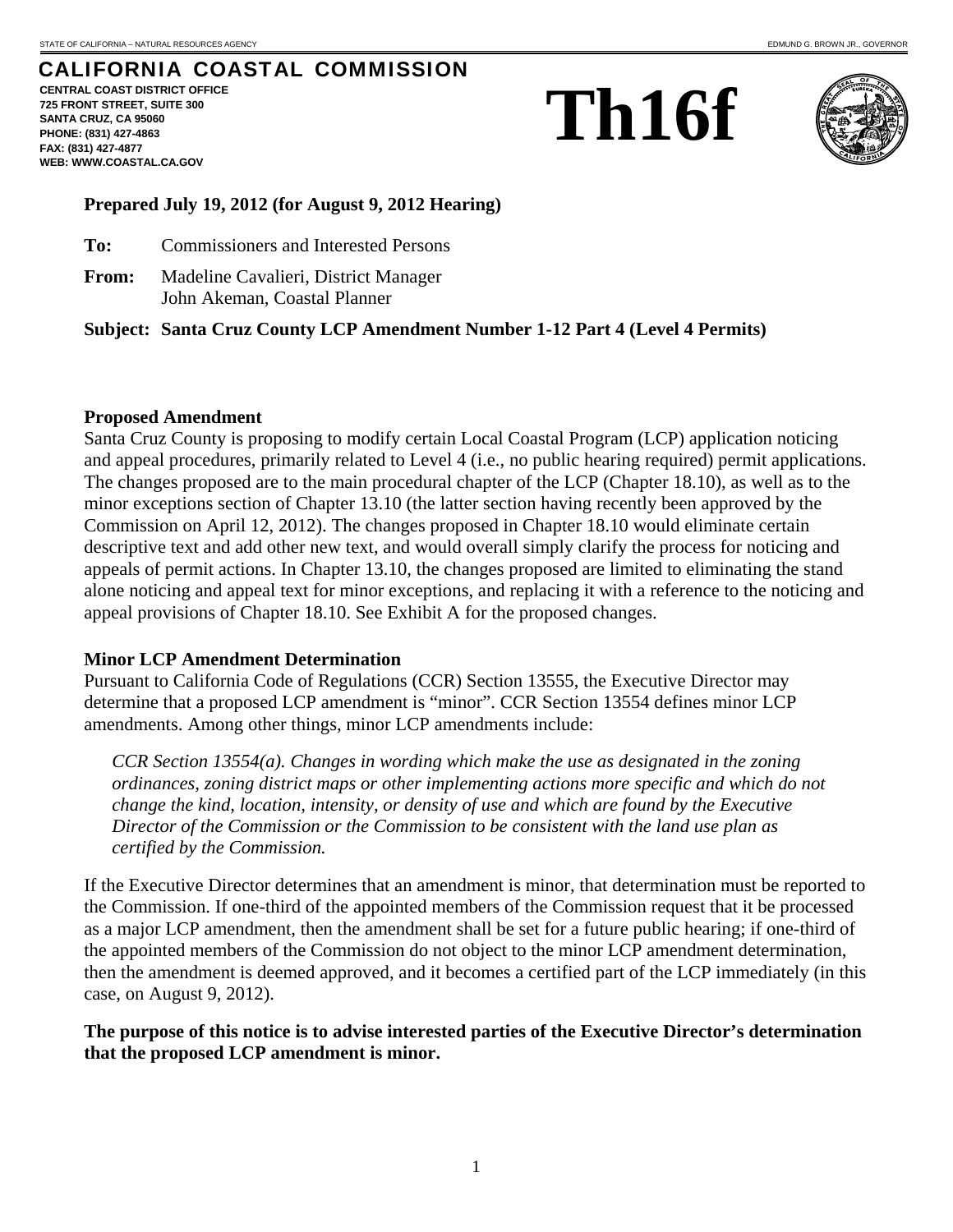The proposed changes are strictly procedural in nature, and provide enhanced clarity regarding noticing and appeal provisions (where the latter changes are limited to the local appeal process and not to Commission appeals). County staff is currently in discussions with Commission staff more broadly on potential clarifying updates to the LCP's procedural sections, including the interplay between the LCP's main coastal permit related chapter (Chapter 13.20) and Chapter 18.10. In the interim, the changes proposed are minor and do not significantly alter the ways in which the LCP's noticing and appeal provisions are applied. With the changes, the LCP will continue to effectively maximize public participation through effective noticing, and will continue to provide appropriate provisions for challenges of permit decisions.

# **California Environmental Quality Act (CEQA)**

The Coastal Commission's review and development process for LCPs and LCP amendments has been certified by the Secretary of Resources as being the functional equivalent of the environmental review required by CEQA. The County adopted a Negative Declaration for the amendment under CEQA. This report has discussed the relevant coastal resource issues with the proposal, and has concluded that the proposed LCP amendment is not expected to result in any significant adverse impact on the environment. Thus, it is unnecessary for the Commission to suggest modifications to the proposed amendment to address adverse environmental impacts because the proposed amendment, as submitted, will not result in any significant environmental effects for which feasible mitigation measures would be required.

# **Coastal Commission Concurrence**

The Executive Director will report this minor LCP amendment determination, and any comments received on it, to the Coastal Commission at its August 9, 2012 meeting at the Santa Cruz County Board of Supervisors Chambers at 701 Ocean Street in Santa Cruz. If you have any questions or need additional information regarding the proposed amendment or the method under which it is being processed, please contact John Akeman at the Central Coast District Office in Santa Cruz. If you wish to comment on and/or object to the proposed minor LCP amendment determination, please do so by August 3, 2012.

# **Procedural Note - LCP Amendment Action Deadline**

This proposed LCP amendment was filed as complete on July 9, 2012. It is IP only and the 60-day action deadline is September 7, 2012. Thus, unless the Commission extends the action deadline (it may be extended by up to one year), the Commission has until September 7, 2012 to take a final action on this LCP amendment.

Exhibits: Exhibit A: Proposed Amendments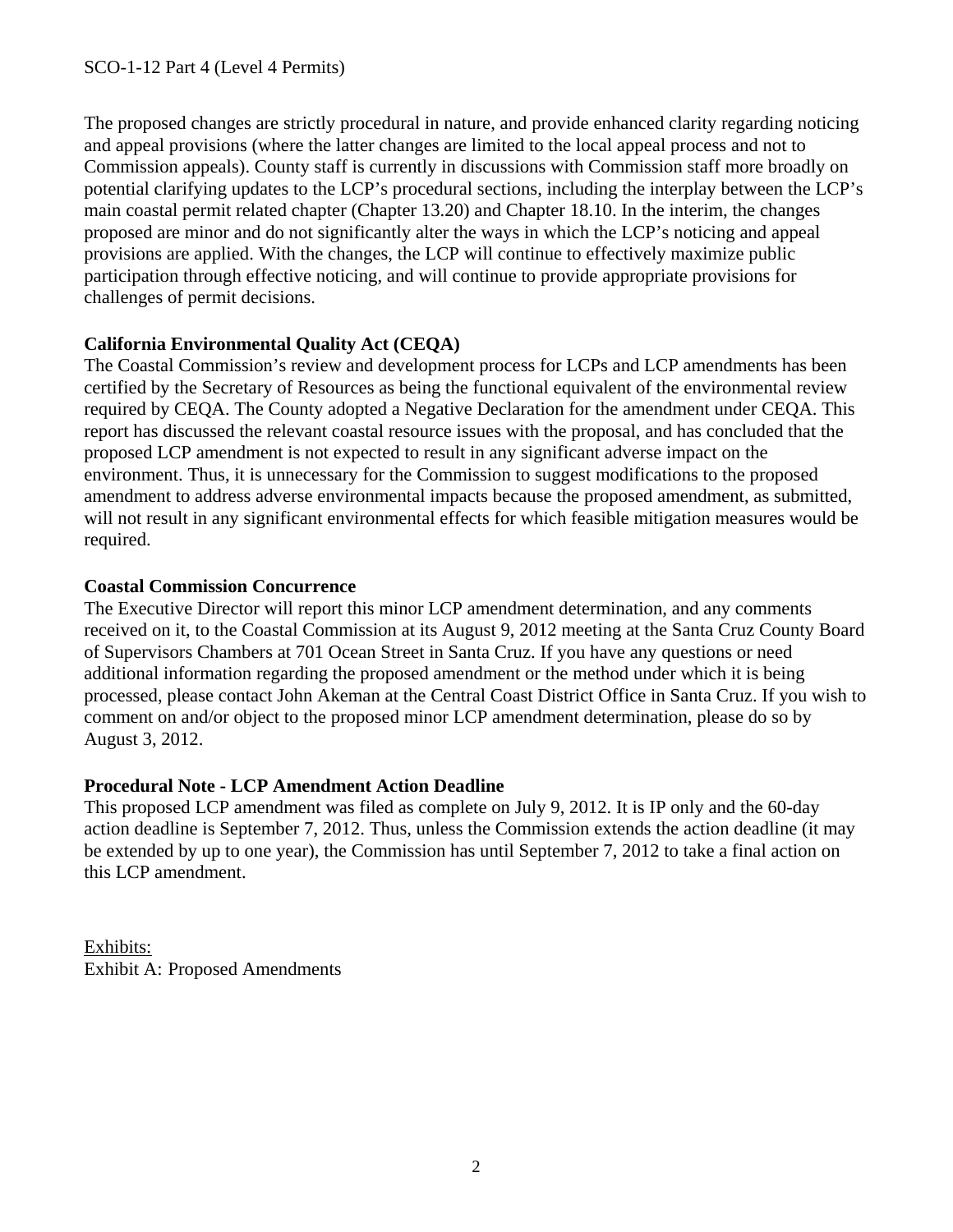# **LCP Amendment SCO-1-12 Part 4**

Subdivision (c)3 of Section 13.10.235, "Minor Exceptions," of the Santa Cruz County Code, is hereby amended, to read as follows:

3) Noticing. Not less than 21 days prior to the County taking action on an application for a minor exception, notice of the pending decision shall be posted on the County of Santa Cruz Planning Department Website and shall also be sent to owners and occupants of property adjacent to the subject parcel and within 100 feet of the subject parcel. The notice shall include the date after which a decision will be made on the project, the final date on which comments will be accepted, and information regarding the appeal process. The contents of the notice shall be consistent with 18.10.222(d). Noticing shall be as provided by Sections 18.10.222 and 18.10.224.

Subdivision (c)6 of Section 13.10.235, "Minor Exceptions," of the Santa Cruz County Code, is hereby amended, to read as follows:

6) Appeal. The determination on the minor exception may be appealed by any person whose interests are adversely affected. Appeals shall be heard at a public hearing before the Zoning Administrator, or by the Planning Commission if the Planning Director determines this to be in the public interest. A notice of the public hearing for the appeal shall be sent to all property owners and occupants

within 300 feet of the subject property, and to local agencies that provide essential services to the subject parcel, at least 10 days prior to the hearing. A notice shall also be posted on site in accordance with Section 18.10.224. As is consistent with Section 18.10.340, any person whose interests are adversely affected by an appeal determination of the Zoning Administrator may appeal the decision to the Planning Commission, and any person whose interests are adversely affected by an appeal determination of the Planning Commission may appeal the decision to the Board of Supervisors. Appeals shall be conducted in accordance with Section 18.10.310. The procedures for appeals shall be as provided by sections 18.10.310 and 18.10.324.

Article V, "Noticing Procedures" of the subdivision "Sections:" found at the start of Chapter 18.10, "Chapter 18.10 PERMIT AND APPROVAL PROCEDURES," of the Santa Cruz County Code, is hereby amended to read as follows:

### Article V. Noticing Procedures

- 18.10.221 Level I (No Plans) through Level III (Field visit) Public listing.
- 18.10.222 Level IV (Public Notice) Notice of application submittal pending action.
- 18.10.223 Level V (Zoning Administrator) through Level VII (Board of Supervisors) Notice of public hearing.
- 18.10.224 Notice of proposed development for Level IV through Level VII.
- 18.10.230 Findings required.
- 18.10.240 Permit conditions.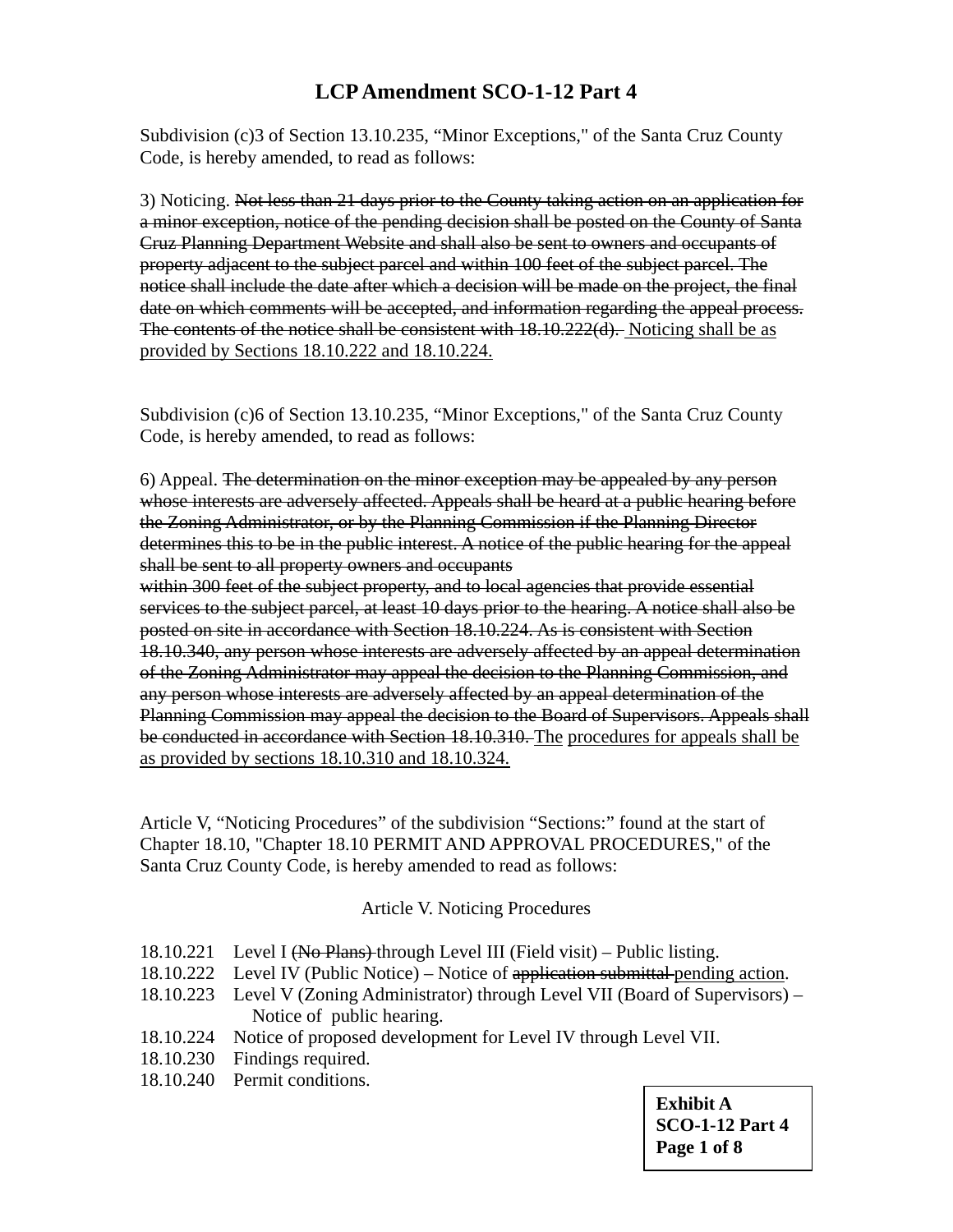Article VI, "Appeal Procedures," of the subdivision "Sections:" found at the start of Chapter 18.10, "Chapter 18.10 PERMIT AND APPROVAL PROCEDURES," of the Santa Cruz County Code, is hereby amended to read as follows:

18.10.310 General appeal procedures.

18.10.320 Appeals to Planning Director—From Level I (No Plans) through Level IV (Public Notice)III (Field visit).

18.10.324 Appeals to Zoning Administrator—From Level IV (Planning).

18.10.330 Appeals to Planning Commission—From Level V (Zoning Administrator).

18.10.332 Planned Unit Development—Hearings.

- 18.10.340 Appeals to Board of Supervisors—From Level VI (PC).
- 18.10.350 Special consideration by Board of Supervisors.
- 18.10.360 Appeals to Coastal Commission.

Subdivision (a) of Section 18.10.112, "Processing levels," of the Santa Cruz County Code, is hereby amended to read as follows:

(a) Administrative Permits and Approvals. The following reviews shall be conducted and permits shall be acted upon by the Planning Director or his or her authorized designee charged with the administration of this Chapter.

(1) Processing Level I (No plans required) includes planning review and administrative action on permits based on a description of the project.

(2) Processing Level II (Plans required) includes planning review and administrative action on permits based on building plans as well as a description of the project.

(3) Processing Level III (Field visit required) includes planning review that involves one or more visits to the site by staff planners in conjunction with review of the project description and plans prior to administrative action on permits.

(4) Processing Level IV (Public Notice) includes those projects for which plans are required, field visits are conducted, and for which public notice is provided prior to administrative action on permits – in the form of a mailed notice of applicant's submission to property owners and occupants, posting of the property, a published newspaper announcement of the pending project-notice posted on the County Planning Department website, notice to each member of the Board of Supervisors, and a mailed notice to the owners and occupants of the subject and surrounding properties surrounding property and occupants, including occupants of the subject property, prior to administrative action on permits.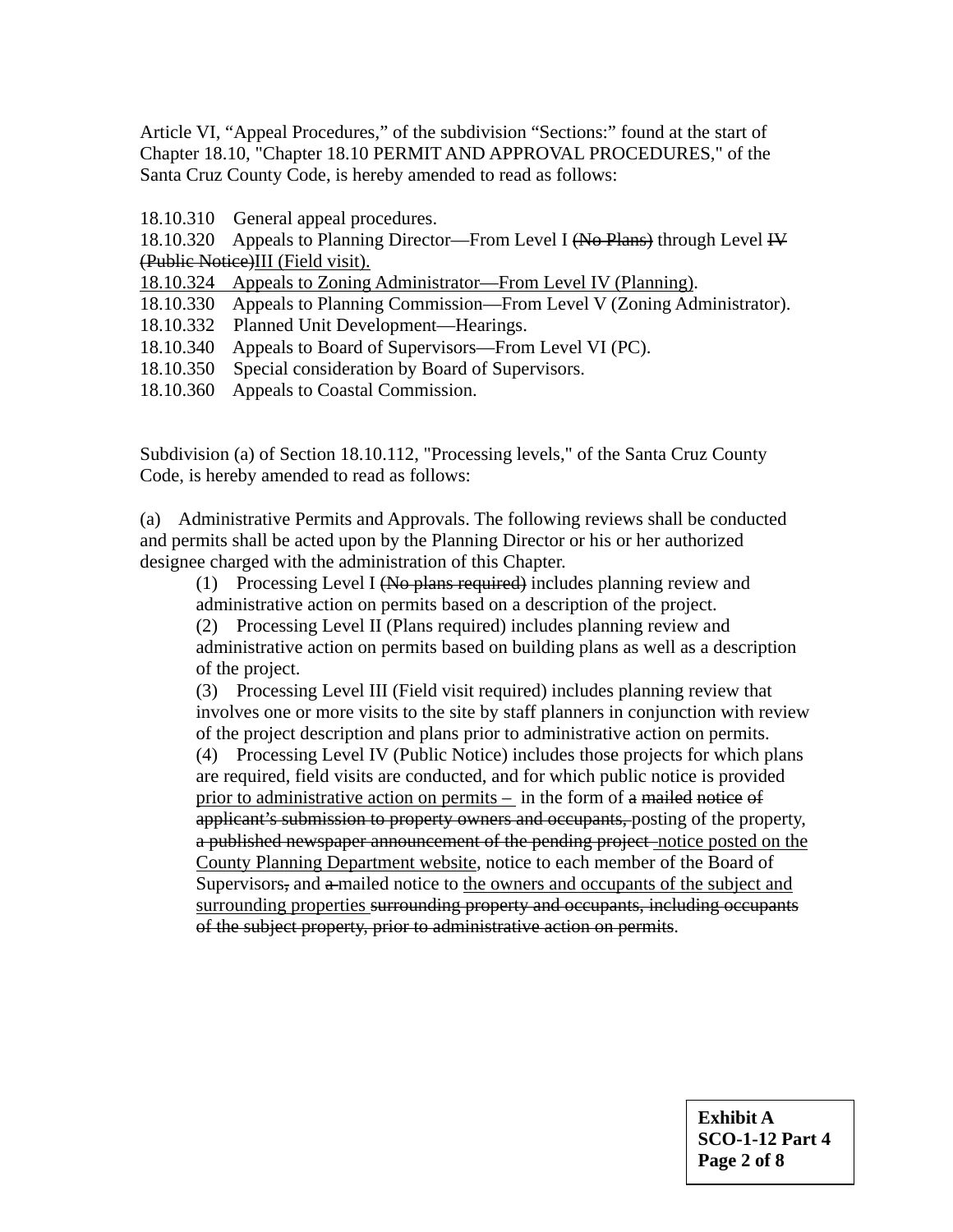Table 18.10.121 of Section 18.10.121 "Summary chart of review process," of the Santa Cruz County Code, is hereby amended to read as follows:

| <b>Table 18.10.121</b>                                                                                                                                              |                                   |                |   |                  |         |                |                |
|---------------------------------------------------------------------------------------------------------------------------------------------------------------------|-----------------------------------|----------------|---|------------------|---------|----------------|----------------|
| <b>SUBMITTALS REQUIRED</b>                                                                                                                                          | <b>PROCESSING</b><br><b>LEVEL</b> |                |   |                  |         |                |                |
| (See Section 18.10.210)                                                                                                                                             | $\mathbf{1}$                      | $\overline{2}$ | 3 | 4 5              |         | 6              | 7              |
| Application form, fee project description                                                                                                                           |                                   |                |   | X X X X          |         | X              | X              |
| Plot plan, building plans                                                                                                                                           |                                   |                |   |                  | X X X X | X              | X              |
| Site development plans                                                                                                                                              |                                   |                |   | X X X X          |         | X              | X              |
| Results of neighborhood meeting (see Sections 18.10.210 and<br>18.10.211)                                                                                           |                                   |                |   |                  |         | $\mathbf{X}$   | X              |
| Further information if needed after initial staff review                                                                                                            |                                   |                |   |                  | X X X X | X              | X              |
| <b>PUBLIC NOTICES REQUIRED</b>                                                                                                                                      | <b>PROCESSING</b><br><b>LEVEL</b> |                |   |                  |         |                |                |
| (See Sections 18.10.221 through 18.10.223)                                                                                                                          | 1                                 | <sup>2</sup>   | 3 | 4 5              |         | 6              | 7              |
| Notice of application submittal mailed by County to owners of<br>property within 300 feet and to occupants within 100 feet                                          |                                   |                |   | $\boldsymbol{X}$ |         |                |                |
| List of official action                                                                                                                                             |                                   | X X X          |   |                  |         |                |                |
| <b>Legal advertisement-Notice of pending action posted on County</b><br><b>Planning Department website</b>                                                          |                                   |                |   | X                |         |                |                |
| Notice of pending action or public hearing posted on project site                                                                                                   |                                   |                |   |                  | X X     | $\overline{X}$ | $X^*$          |
| Notice of proposed development sign placed on site by applicant                                                                                                     |                                   |                |   | X X              |         | X              | X              |
| Notices of pending action or public hearing mailed by County to<br>owners of property within 300 ft and to occupants within 100 feet<br>and to the subject property |                                   |                |   |                  | X X     | X              | $X^*$          |
| Legal advertisement of public hearing                                                                                                                               |                                   |                |   |                  | X       | X              | $X^*$          |
| * Required for both Planning Commission and Board of Supervisors hearings                                                                                           |                                   |                |   |                  |         |                |                |
| <b>APPROVING BODY</b>                                                                                                                                               | <b>PROCESSING</b><br><b>LEVEL</b> |                |   |                  |         |                |                |
| (See Section 18.10.112)                                                                                                                                             | 1                                 | $\overline{2}$ | 3 | 4 5              |         | 6              | 7              |
| Planning Director or designated person                                                                                                                              |                                   |                |   | X X X            |         |                |                |
| Zoning Administrator                                                                                                                                                |                                   |                |   |                  | $X^*$   |                |                |
| <b>Planning Commission</b>                                                                                                                                          |                                   |                |   |                  |         | $X^*$ X        |                |
| <b>Board of Supervisors</b>                                                                                                                                         |                                   |                |   |                  |         |                | $\mathrm{X}^*$ |

\* and California Coastal Commission if appealed

**Exhibit A SCO-1-12 Part 4 Page 3 of 8**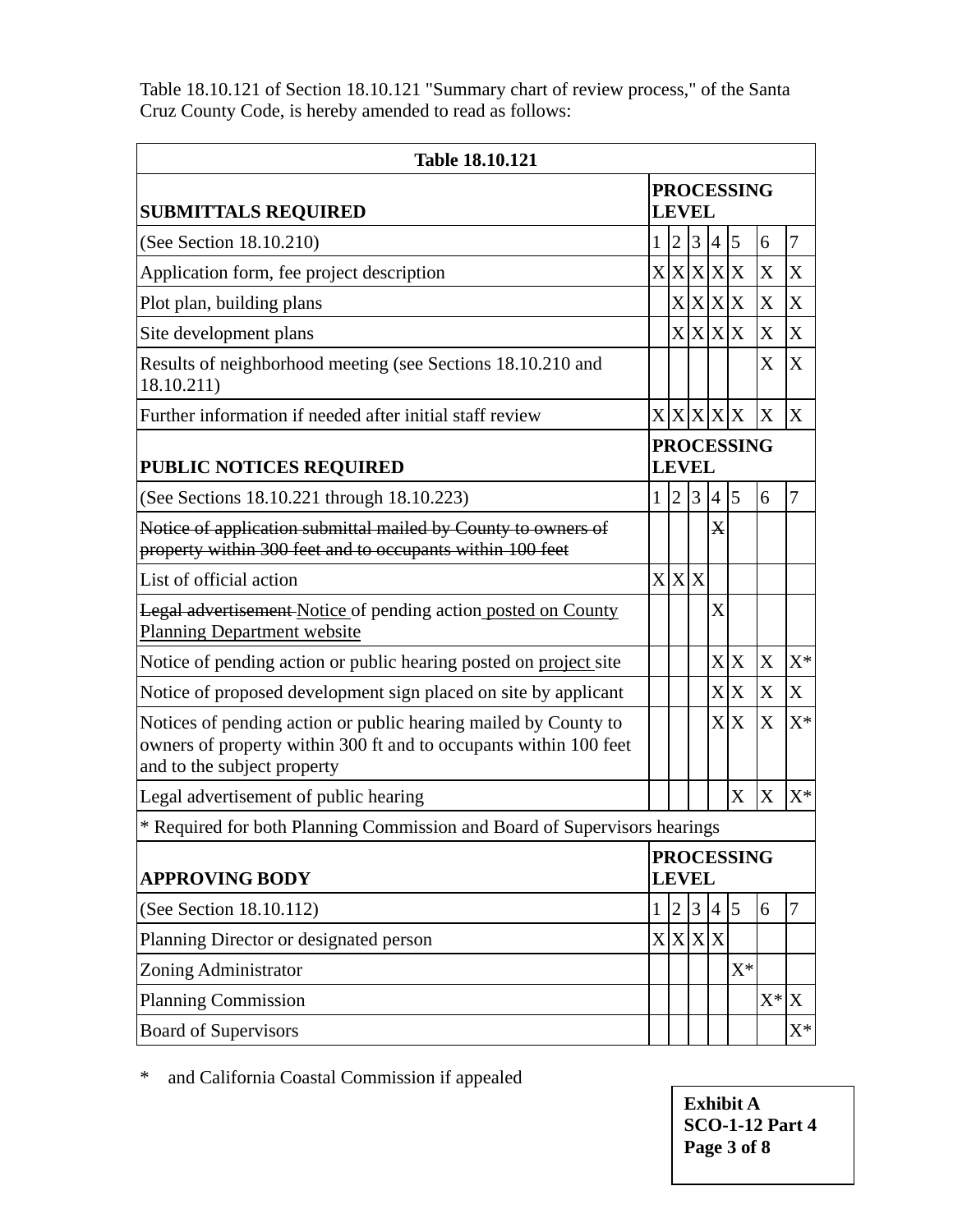Section 18.10.222, "Level IV (Public notice)—Notice of application submittal," of the Santa Cruz County Code, is hereby amended to read as follows:

### **18.10.222 Level IV (Public notice) — Notice of application submittal pending action.**

(a) Procedures. Public notice of the receipt of a development application pursuant to Level IV. Public notices shall be given in the following ways:

(1) The County shall mail a notice in the form of a postcard or letter not more than ten calendar days following the receipt of a development application to the applicant and to the owners of all property within three hundred (300) feet of the exterior boundaries of the property involved in the application, and to all lawful occupants of properties within one hundred (100) feet of the subject property, including all lawful occupants of the subject property. Such notices and mailing list shall be based on the mailing list generated by the County.

In the event that there are fewer than ten (10) separate parcels within three hundred (300) feet of the exterior boundaries of the property involved in the application, said three hundred (300) foot distance shall be extended in increments of fifty (50) feet (e.g., 350, 400, 450) until owners of at least ten (10) properties have been notified by mail.

(2) Notice to the Board of Supervisors. Notice shall be by delivery by the United States Postal Service, addressed to each Board Member at the County Governmental Center, or by delivery to each Board Member by County Government interdepartmental mail no more than ten (10) calendar days following the receipt of a development application.

(b) Contents of Notice. The content of the notice shall be as follows:

- (1) Location of the proposed project;
- (2) Name of the applicant;
- (3) Description of the proposed use;

(4) How further information may be obtained and how to submit information on the proposed project;

- (5) Final date on which comments will be accepted;
- (6) How to submit information on the proposed project;
- (7) Date the permit is proposed to be issued.

#### NOTICE OF PENDING ACTION

 $\left(\frac{e}{a}\right)$  Procedures. Public notice of the intent to issue pending action on a permit application pursuant to Level IV. Not less than twenty-one (21) calendar days prior to the County taking action on a Level IV application, Ppublic notice shall be given in the following ways:

1. The County shall mail **Mailed-**notice in the form of a via postcard or letter mailed not less than ten (10 calendar days prior to the issuance of the permit to the applicant, to the owners of the subject property, and to the owners of all

> **Exhibit A SCO-1-12 Part 4 Page 4 of 8**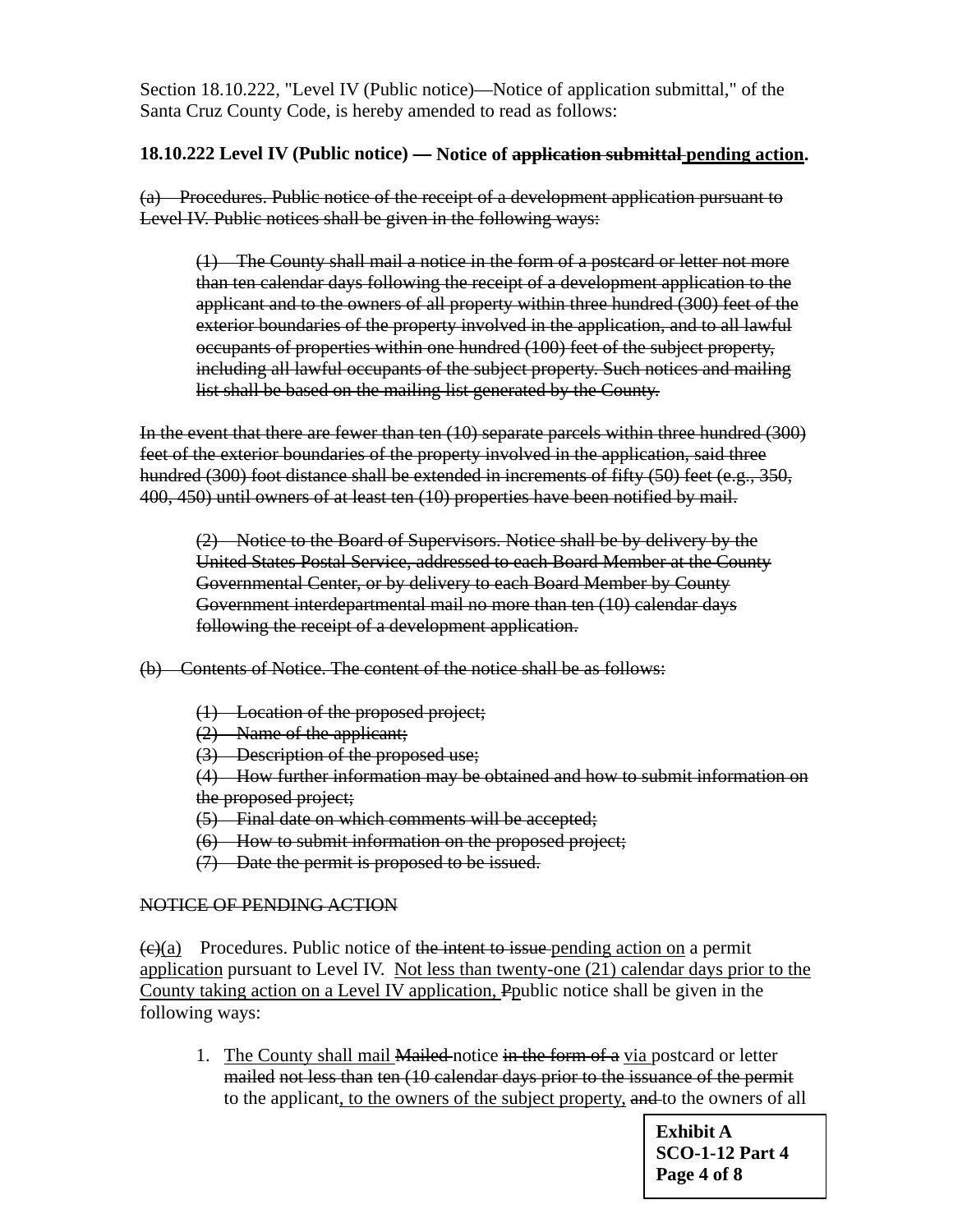property within three hundred (300) feet of the exterior boundaries of the subject property-involved in the application, and to all lawful occupants of properties within one hundred (100) feet of the subject property, including all lawful occupants of the subject property. Such notices and mailing list shall be based on a mailing list generated by the County. In the event that there are fewer than ten (10) separate parcels within three hundred (300) feet of the exterior boundaries of the property involved in the application, said three hundred (300) foot distance shall be extended in increments of fifty (50) feet (e.g., 350, 400, 450) until owners of at least ten (10) properties have been notified by mail.

2. Published Notice. Notice shall be published in a newspaper of general circulation printed and published within the County at least ten (10) calendar days prior to the issuance of the permit. Posting on the County of Santa Cruz Planning Department website.

3. Posting on the property in a conspicuous place, at least ten (10) calendar days prior to the issuance of the permit.

43. Notice to the Board of Supervisors. Notice shall be delivered by the United States Postal Service, addressed to each Board Member at the County Governmental Center, or by delivery to each Board Member by County Government interdepartmental mail.

(b) Not less than ten (10) calendar days following the date of the United States Postal Service postmark on the Notice of Pending action mailed pursuant to (a)1 in the preceding paragraph, the Notice of Pending Action shall be posted on the property in a conspicuous place.

(dc) Contents of Notice. The contents of the notice shall be as follows:

- (1) lLocation of the proposed project.
- (2) Name of the applicant and owner.
- (3) Description of the proposed use project.

(4) How further information may be obtained and how to submit information on the proposed project.

(5) Final date on which comments will be accepted, which shall be no less than 21 days following the date on which notices are mailed.

(56) Date the permit will be issued on which a decision may be made on the project.

(67) Description of the administrative appeal procedure.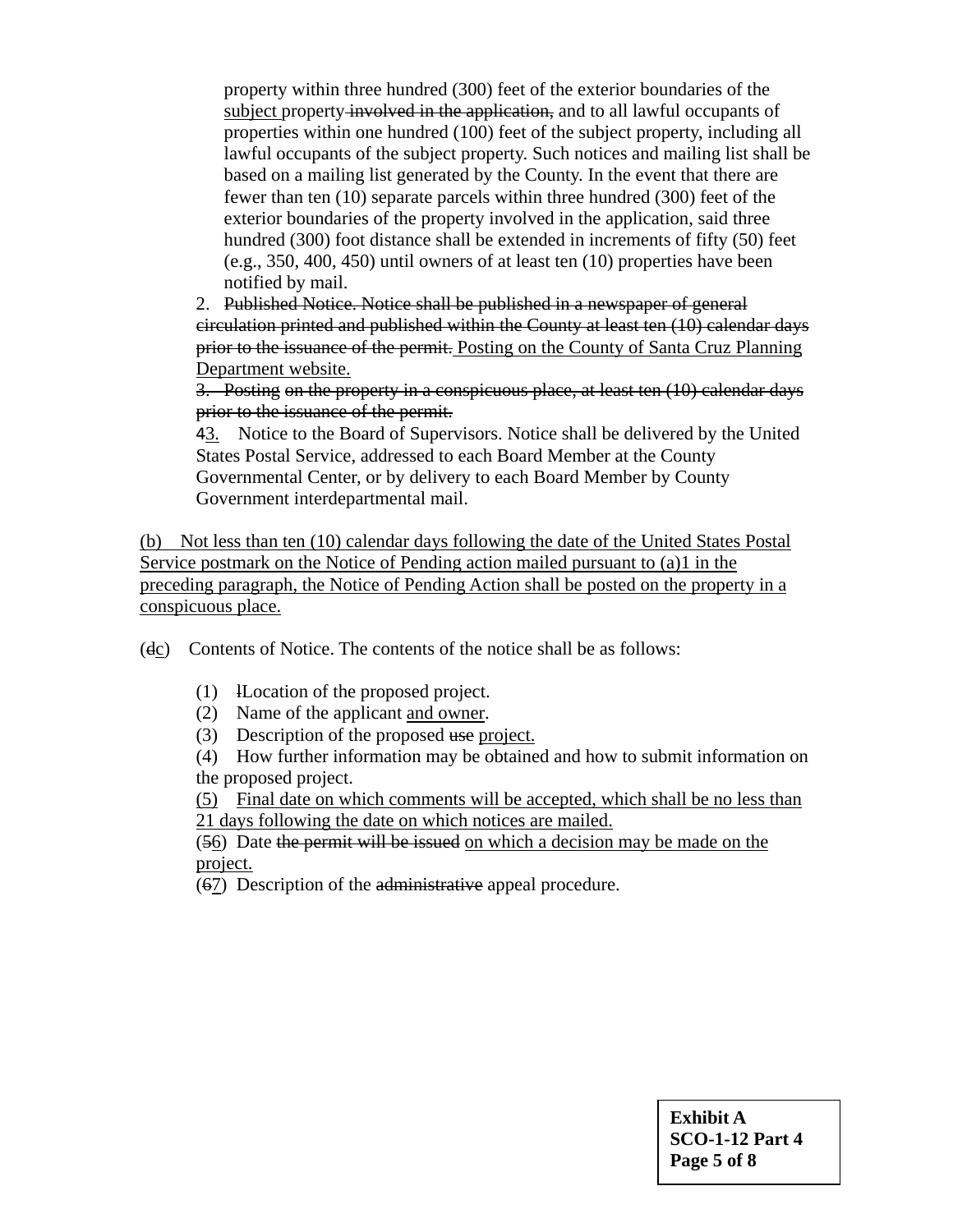Section 18.10.320, Appeals to Planning Director—from Level I (No Plans) through Level IV (Public Notice)," of the Santa Cruz County Code, is hereby amended to read as follows:

## **18.10.320 Appeals to Planning Director—from Level I (No Plans) through Level IV (Public Notice) Level III (Field Visit).**

 (a) Who May Appeal. Any decisions or actions of any staff person charged with the administration of this chapter may be administratively appealed to the Planning Director. Such an appeal may be initiated by the applicant by submitting a written request to the Planning Director within fourteen (14) calendar days of the decision, in the case of permits issued pursuant to Level I (No Plans) through Level III (Field Visit), and by any aggrieved person or the applicant by submitting a written request to the Planning Director within fourteen (14) calendar days from the date of the publication of the notice of pending action, or the date the notices are mailed, whichever is later, in the case of permits issued pursuant to Level IV (Public Notice).

 (b) Planning Director's Action. The Planning Director shall commence consideration of every appeal filed pursuant to this Chapter Section from acts or determinations at Levels I- IVIII by reviewing the application file within twenty (20) business days of the submittal of the appeal. The Planning Director may decide the appeal on the basis of the written appeal, or may review the appeal with the applicant and/or the appellant. The decision of the Planning Director on the appeal shall be made in writing, and shall be provided to the applicant and/or the appellant within sixty (60) calendar days of the submittal of the appeal, unless the appellant agrees, in writing, to a longer period. (Ord. 746, 1/8/62; 1704, 4/25/72; 3639, 3/26/85; 4044, 1/9/90; 4075, 6/24/90; 4500-C, 8/4/98)

Section 18.10.324, "Appeals to the Zoning Administrator from Level IV (Public Notice)," of the Santa Cruz County Code, is hereby added after Section 18.10.320, to read as follows:

## **18.10.324 Appeals to Zoning Administrator—From Level IV (Public Notice).**

(a) Who May Appeal. Any person whose interests are adversely affected by a Level IV decision or action may appeal the decision to the Zoning Administrator. Such an appeal may be initiated by submitting a written request to the Planning Director within fourteen (14) calendar days of the decision.

(b) Notice of Hearing. Upon receipt of a notice of appeal from a decision or action at Level IV, the Planning Director or designee shall schedule a hearing to occur before the Zoning Administrator or, if public concern or other circumstances warrant, the Planning Commission. The date of the scheduled hearing shall be no more than sixty (60) calendar days after the date on which the notice of appeal is received. If no regular meeting of the Zoning Administrator (or Planning Commission, if applicable) is scheduled to occur within 60 calendar days after the date of receipt of the notice of appeal, the scheduled hearing date shall be that of the next regular meeting of the applicable body. Written notice of the time and place set for hearing the appeal shall be given to the appellant and the original applicant, if he or she is not the appellant, at least twenty-one (21) calendar

> **Exhibit A SCO-1-12 Part 4 Page 6 of 8**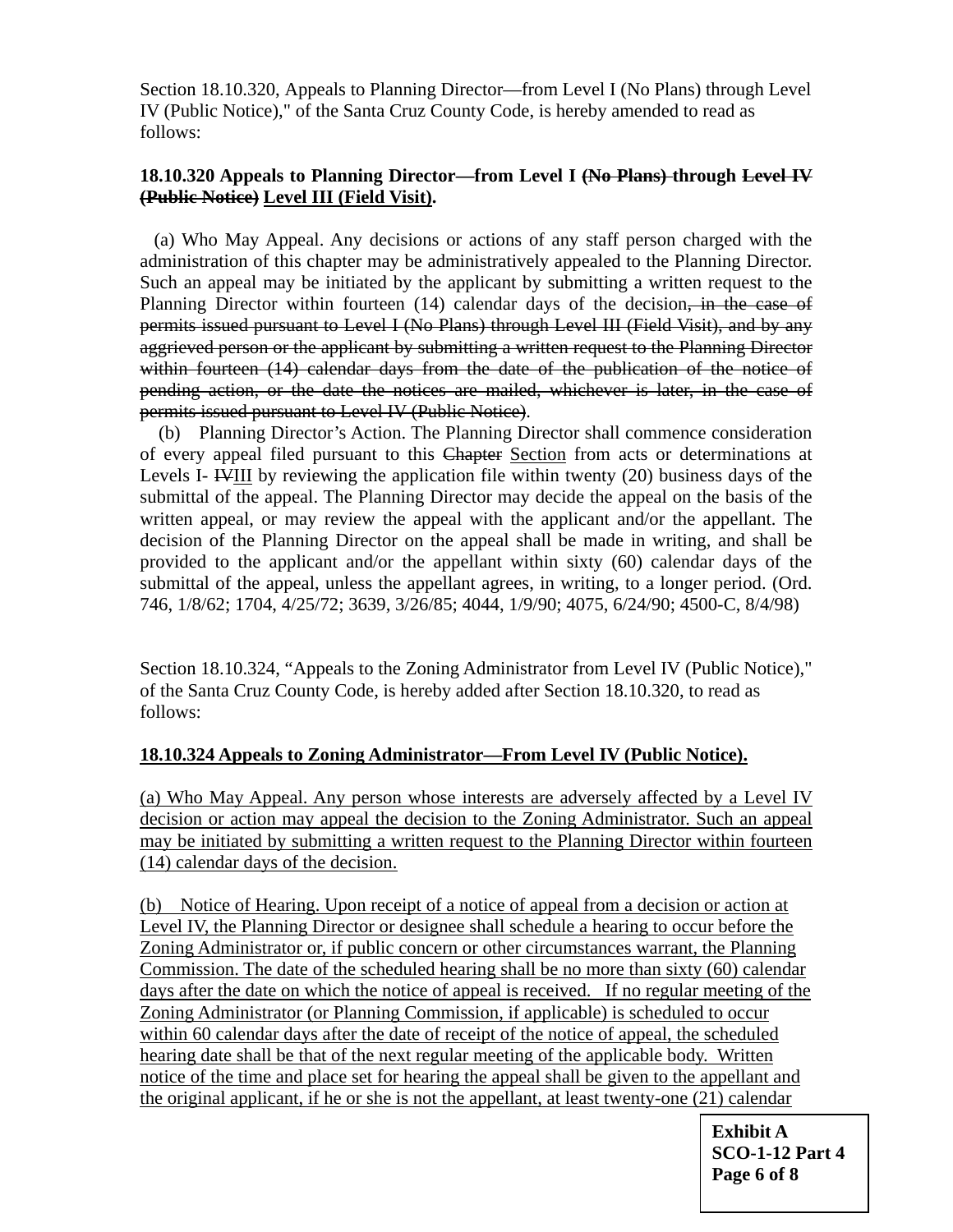days prior to the hearing. Public notice of an appeal hearing before the Zoning Administrator shall be given as provided by 18.10.222. Decisions by any reviewing body on the appeal shall be made in writing and shall be provided to the applicant and/or the appellant.

(c) Any person whose interests are adversely affected by a decision or action of the Zoning Administrator on an appeal of a Level IV determination may appeal the decision to the Planning Commission. Level IV appeals to the Planning Commission, whether direct or following an appeal reviewed by the Zoning Administrator, shall be processed as prescribed by 18.10.330.

(d) Any person whose interests are adversely affected by an appeal decision or action of the Planning Commission regarding a Level IV determination may appeal the decision to the Board of Supervisors. Level IV appeals to Board of Supervisors shall be processed as prescribed by 18.10.340.

Subdivision (b) of Section 18.10.330, "Appeals to Planning Commission—From Level V (Zoning Administrator)," of the Santa Cruz County Code, is hereby amended, to read as follows:

(b) Notice of Hearing. Upon receipt of a notice of appeal from a decision or action at Level V, the matter shall be set for hearing Planning Director or designee shall schedule a hearing to occur before the Planning Commission not later than thirty (30) calendar days following the date on which the notice was filed. The date of the scheduled hearing shall be no more than 60 calendar days following the date of receipt of the notice of appeal. If no regular meeting of the Planning Commission is scheduled to occur within 60 calendar days after receipt of the notice of appeal, the scheduled hearing date shall be that of the next regular meeting of the Planning Commission. Written notice of the time and place set for hearing the appeal shall be given the appellant and the original applicant, if he or she is not the appellant, at least ten twenty-one (21) calendar days prior to the hearing. Public notice of the appeal hearing shall be given in the same manner as required for the original action appealed from, except that no large sign or signs regarding the appeal hearing shall be required pursuant to section 18.10.224.

Subdivision (e)1 of Section 18.10.340, "Appeals to Board of Supervisors—From Level VI (PC)" of the Santa Cruz County Code, is hereby amended, to read as follows:

1. If the Board, by a majority vote, determines to take jurisdiction for further review, the Board shall direct that a public noticed hearing on the matter shall be set within thirty (30) calendar days of the decision to take jurisdiction, and the Planning Director or designee shall schedule a public hearing before the Board. The date of the scheduled hearing shall be no more than 60 calendar days following the decision to take jurisdiction. If no regular meeting of the Board of Supervisors is scheduled to occur within 60 calendar days after the decision to take jurisdiction, the scheduled hearing date shall be that of the next regular meeting of the Board of Supervisors. the appellant,

> **Exhibit A SCO-1-12 Part 4 Page 7 of 8**